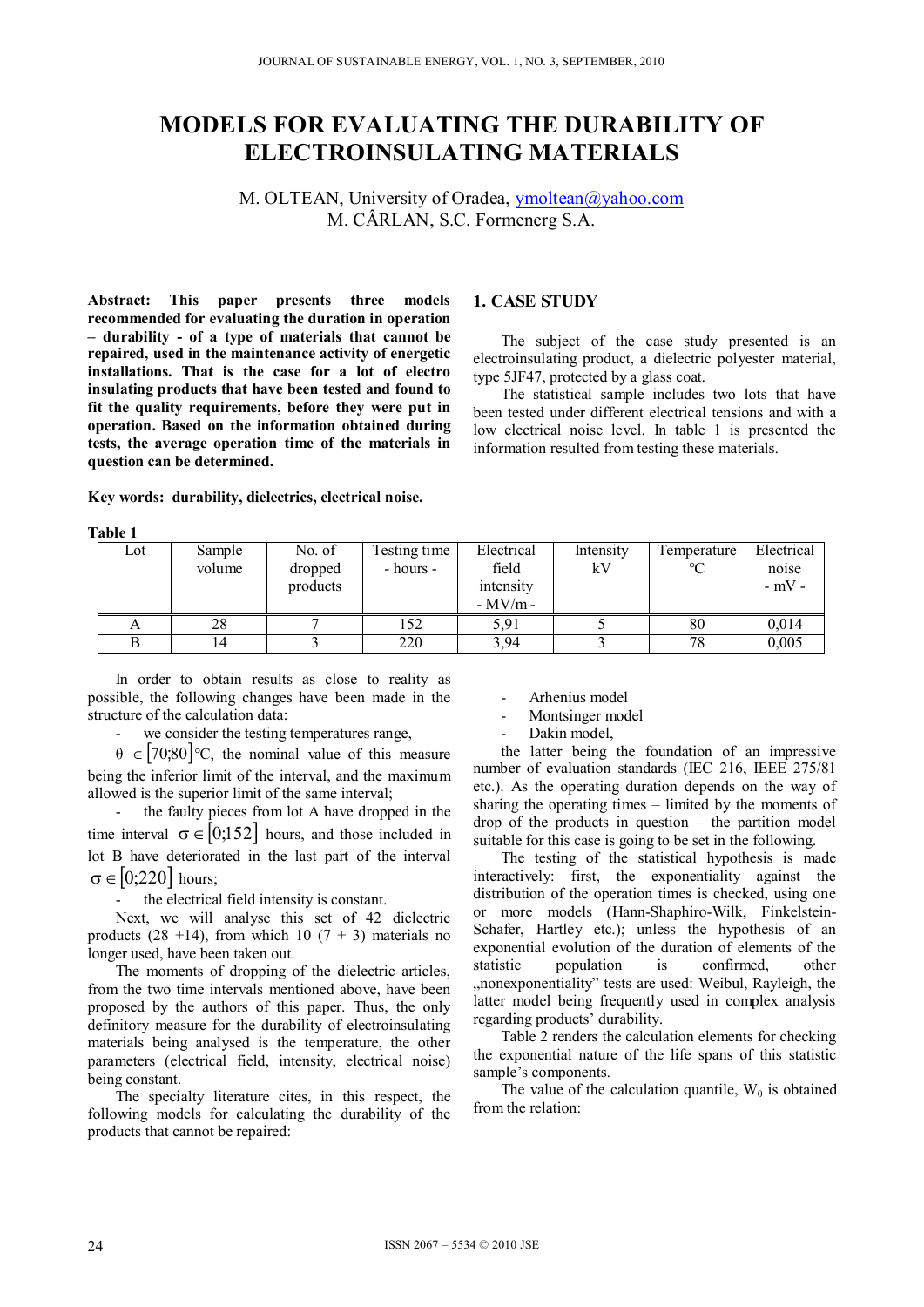$$
W_0 = \frac{\sum_{i} (\tau_i - \bar{\tau})^2}{\sum_{i} \tau_i}
$$
 (1)

where  $\tau$ - is the average of the  $\tau_i$  values.

According to the Mann-Shapiro-Wilk model, a statistical distribution is exponential if it satisfies the following inequality:

# **Table 2**

$$
W_{n;p}^{inf} < W_0 < W_{n;p}^{sup} \tag{2}
$$

Where  $W_{n;p}^{\text{inf}}$ ,  $W_{n;p}^{\text{sup}}$  represent the inferior/superior quantiles corresponding to a volume n of the sample and a likelihood threshold P (risk coefficient,  $\alpha = 1-P$ ).

The quantile values of the test are presented in table 3.

| i              | $\tau_i$ | τ      | $\tau_i$ - $\tau$ | $(\tau_i - \tau)^2$ | E<br>$-kV/m$ |
|----------------|----------|--------|-------------------|---------------------|--------------|
|                | 48       |        | $-77$             | 5929                |              |
| $\mathfrak{D}$ | 55       |        | $-70$             | 4900                |              |
| 3              | 70       |        | $-55$             | 3025                |              |
| 4              | 81       |        | $-44$             | 1936                | 5,91         |
| 5              | 93       |        | $-32$             | 1024                |              |
| 6              | 103      | 125    | $-22$             | 484                 |              |
| $\mathbf{7}$   | 152      |        | $+27$             | 729                 |              |
| 8              | 210      |        | $+85$             | 7225                |              |
| 9              | 218      |        | $+93$             | 8649                | 3,94         |
| 10             | 220      |        | $+95$             | 9025                |              |
|                | 1250     | $\ast$ | $\theta$          | 42926               | $\ast$       |

The following relation (1) results:

$$
W_0 = \frac{42926}{1250^2} \Rightarrow W_0 \cong 0.0275
$$

According to inequality (2), the hypothesis of an exponential distribution of the life spans for these materials is confirmed:

$$
W_{r=l{\scriptstyle 0}}^{inf}P_{=0,95}=0,\!025\!\!< W_{\!0}=0,\!0275\!\!< W_{\!r=l{\scriptstyle 0}}^{\rm sup}P_{=0,95}=0,\!184
$$

**Table 3** 

| $\mathbf r$      |                     | $P=0,95$         |
|------------------|---------------------|------------------|
|                  | $\overline{W}^{mf}$ | $W^{\text{sup}}$ |
| $\boldsymbol{7}$ | 0,025               | 0,26             |
| $\overline{8}$   | 0,025               | 0,230            |
| $\overline{9}$   | 0,025               | 0,205            |
| 10               | 0,025               | 0,184            |
| 11               | 0,025               | 0,166            |
| 12               | 0,025               | 0,153            |
| 13               | 0,025               | 0,140            |
| 14               | 0,024               | 0,128            |
| 15               | 0,024               | 0,119            |
| $\overline{16}$  | 0,023               | 0,113            |
| 17               | 0,023               | 0,107            |
| 18               | 0,022               | 0,101            |
| 19               | 0,022               | 0,096            |
| 20               | 0,021               | 0,090            |
| 21               | 0,020               | 0,085            |
| 22               | 0,020               | 0,080            |
| 23               | 0,019               | 0,075            |
| 24               | 0,019               | 0,069            |
| 25               | 0,018               | 0,065            |
| 26               | 0,018               | 0,062            |
| 27               | 0,017               | 0,058            |
| 28               | 0,017               | 0,056            |
| 29               | 0,016               | 0,054            |
| 30               | 0,016               | 0.053            |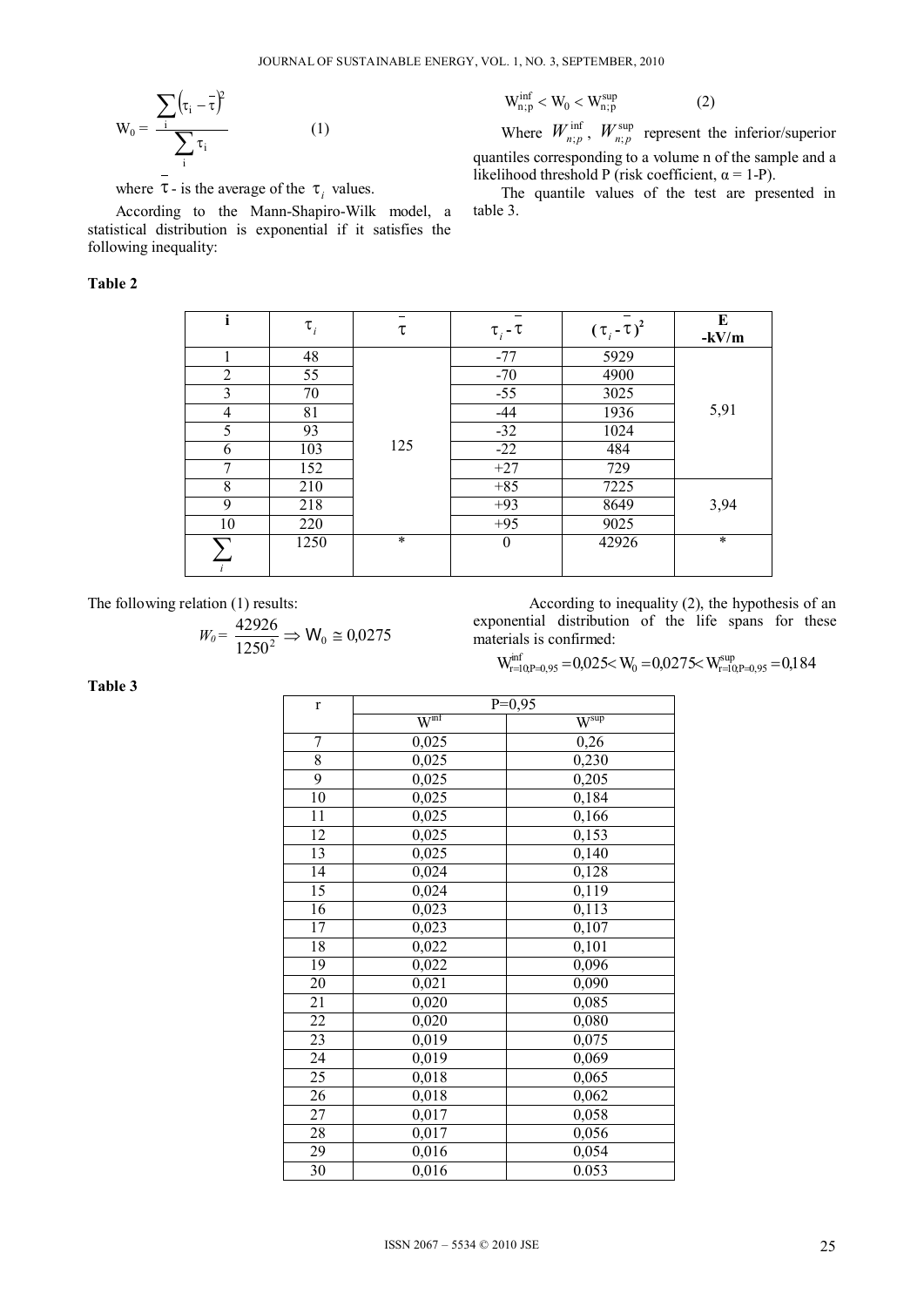# **2. DETERMINING THE AVERAGE DURABILITY OF PRODUCTS BROKEN IN THE TESTING PROCESS**

#### The *SVANTE ARRHENIUS model*

The calculation expression proposed by this model is

$$
\tau = e^{A + \frac{B}{\theta}}
$$
 (3)

Where

:

 τ – is the operation duration of the electroinsulating material that is being tested;

 $\theta$  – the temperature in the checking period;

 A, B – regression coefficients for the calculation relation.

For establishing these coefficients, the "method of the smallest squares" is used, in the following way:

-  $\rightarrow$  the relation (3) is logarithmed (3),

$$
\ln \tau = A + \frac{B}{\theta}
$$

 $\rightarrow$  the condition that the sum of the squares of the deviations of  $\tau_i$ 's times' values obtained in the testing operation, as compared to the durations established based on the regression relation, be minimal:

**Table 4** 

$$
S = \sum_{i} \left[ (A + \frac{B}{\theta_{i}}) - \ln \tau_{i} \right]^{2} \Rightarrow \text{minimum} \tag{4}
$$

the following restrictions set is added to that

$$
\begin{cases}\n\frac{\partial S}{\partial A} = 0\\ \n\frac{\partial S}{\partial B} = 0\n\end{cases}
$$
\n(5)

the linear equations system results therein

$$
\begin{cases} rA + B \sum_{i} \frac{1}{\theta_{i}} = \sum_{i} \ln \tau_{i} \\ A \sum_{i} \frac{1}{\theta_{i}} + B \sum_{i} \frac{1}{\theta_{i}^{2}} = \sum_{i} \frac{1}{\theta_{i}} \ln \tau_{i} \end{cases}
$$
(6)

 $r -$  is the volume of the testing sample –  $r=10$ .

Table 4 presents data for calculating the regression coefficients. The following values are obtained:

 $A = -7,70362;$  $B \cong 922,166$ 

The regression relation is :

$$
\tau = e^{-7,70362} + \frac{922,166}{\theta} \tag{7}
$$

|                | $\theta_i$ | $\tau_{i}$ |          |              | $\ln \theta_i$ | $\frac{1}{\epsilon}$ ln $\tau_i$ |
|----------------|------------|------------|----------|--------------|----------------|----------------------------------|
|                |            |            | $\theta$ | $\theta_i^2$ |                | $\theta_i$                       |
|                | 80         | 48         | 0,01250  | 0,000156     | 3,87120        | 0,04839                          |
| 2              | 79         | 55         | 0,01266  | 0,000160     | 4,00733        | 0,05073                          |
| 3              | 77         | 70         | 0,01299  | 0,000169     | 4,24849        | 0,05518                          |
| $\overline{4}$ | 76         | 81         | 0.01316  | 0,000173     | 4,39445        | 0,05782                          |
| 5              | 75         | 93         | 0,01333  | 0,000178     | 4,53260        | 0,06043                          |
| 6              | 75         | 103        | 0,01333  | 0.000178     | 4,63473        | 0,06180                          |
| 7              | 73         | 152        | 0,01370  | 0,000188     | 5,02388        | 0,06882                          |
| 8              | 71         | 210        | 0,01408  | 0,000198     | 5,34711        | 0,07531                          |
| 9              | 70         | 218        | 0,01429  | 0,000204     | 5,38450        | 0,7692                           |
| 10             | 70         | 220        | 0,01429  | 0,000204     | 5,39363        | 0,07705                          |
|                | 746        | 1250       | 0,13433  | 0,001808     | 46,83837       | 0,63245                          |

The  $\tilde{\tau}_i$  durations' values resulted from the regression expression are presented in table 5. The comparison for the "closeness" of the two samples of the  $\tau_i$  operational times – statistically and  $\widetilde{\tau}_i$  – determined by the calculation presented, is emphasized by the Pearson correlation report:

$$
\eta = \sqrt{1 - \frac{\sum_{i} (\tau_i - \widetilde{\tau}_i)^2}{\sum_{i} (\tau_i - \overline{\tau})^2}}
$$
(8)

A strong correlation is observed between the two values series of the operation times:

$$
\eta = \sqrt{1 - \frac{1088}{42926}} \quad \Rightarrow \quad \eta \cong 0,987
$$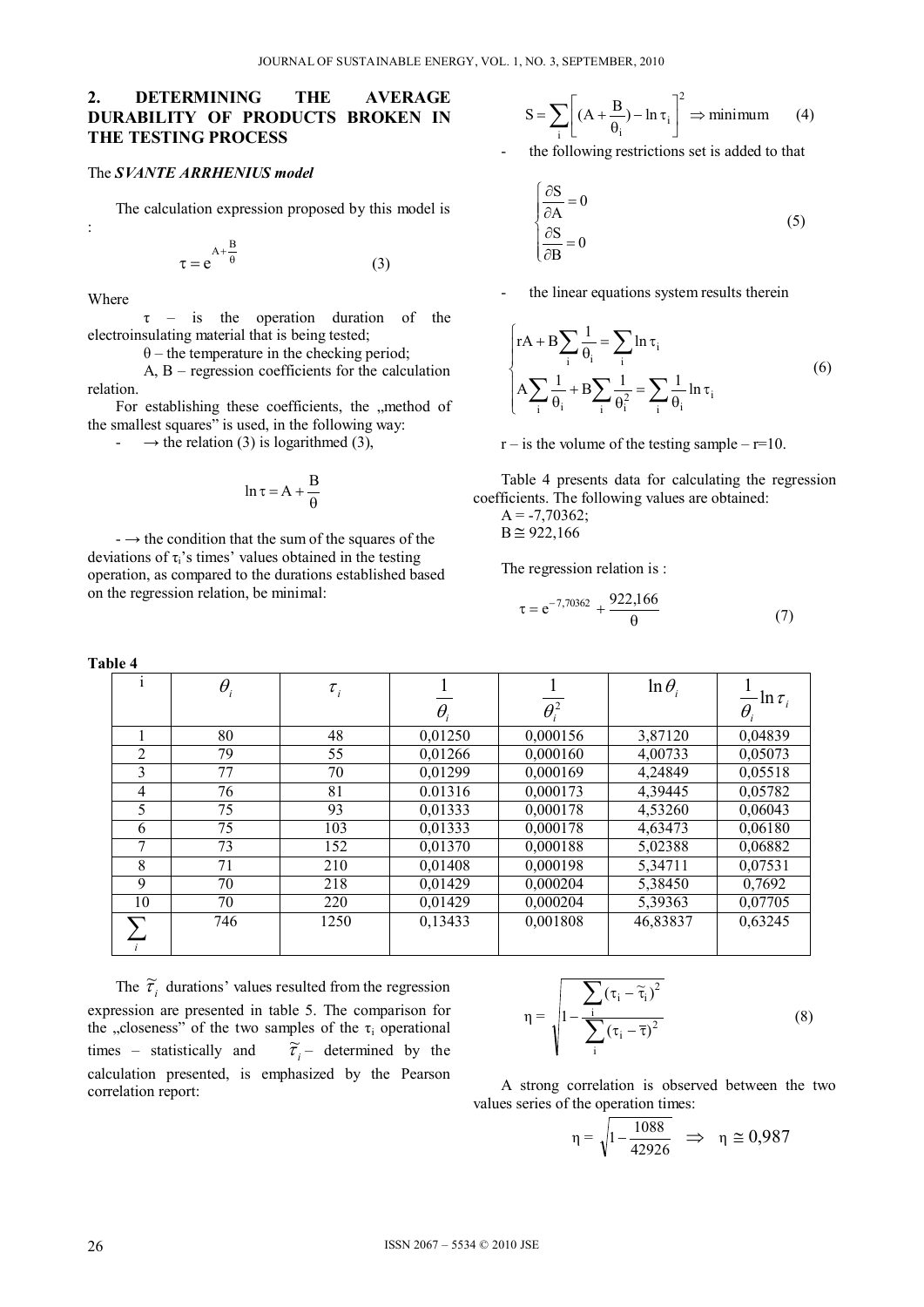#### **Table 5**

| i              | $\tau_i$ | $\widetilde{\tau}_{_i}$ | $\bar{\tau}$ | $\tau_{i} - \overline{\tau}$ | $\tau_i - \widetilde{\tau}_i$ |       | $(\tau_i - \overline{\tau})^2$ $(\tau_i - \widetilde{\tau}_i)^2$ |
|----------------|----------|-------------------------|--------------|------------------------------|-------------------------------|-------|------------------------------------------------------------------|
|                | 48       | 46                      |              | $-77$                        | $+2$                          | 5929  | 4                                                                |
| $\overline{2}$ | 55       | 53                      |              | $-70$                        | $+2$                          | 4900  | 4                                                                |
| 3              | 70       | 72                      |              | $-55$                        | $-2$                          | 3025  | 4                                                                |
| 4              | 81       | 84                      |              | $-44$                        | $-3$                          | 1936  | 5                                                                |
| 5              | 93       | 99                      |              | $-32$                        | -6                            | 1024  | 36                                                               |
| 6              | 103      | 99                      | 125          | $-22$                        | $+4$                          | 484   | 16                                                               |
| 7              | 152      | 138                     |              | $+27$                        | $+14$                         | 729   | 196                                                              |
| 8              | 210      | 197                     |              | $+85$                        | $+13$                         | 7225  | 169                                                              |
| 9              | 218      | 237                     |              | $+93$                        | $-19$                         | 8649  | 361                                                              |
| 10             | 220      | 237                     |              | $+95$                        | $-17$                         | 9025  | 289                                                              |
|                | 1250     | 1262                    | $\ast$       | $\theta$                     | $-12$                         | 42926 | 1088                                                             |
|                |          |                         |              |                              |                               |       |                                                                  |

#### *● MONTSINGER Model*

The calculation expression of the life span is the following:

$$
\tau = Ke^{-m(\frac{\theta - \theta_0}{\theta_0})}, \theta > \theta_0
$$
 (9)

where

τ, θ have the meanings mentioned above,

 $\theta_0$  – temperature in the testing period,

 K, m – regression coefficients, the values of which are obtained based on the statistical sample data, by the "smallest squares" method.

By logarithming the relation (9) and taking into consideration the minimum conditions imposed:

$$
\begin{cases}\n\mathbf{S} = \sum_{i} \left\{ \left[ \mathbf{r} \mathbf{k} - \mathbf{m} \left( \frac{\theta_{i} - \theta_{0}}{\theta_{0}} \right) \right] - \ln \tau_{i} \right\}^{2} \Rightarrow \text{min imum} \\
\frac{\delta \mathbf{S}}{\delta \mathbf{k}} = 0 \\
\frac{\delta \mathbf{S}}{\delta \mathbf{m}} = 0\n\end{cases}
$$
\n(10)

#### $\mathbf{I}$  $\downarrow$  $\mathfrak{r}$  $\Big\}$  $\left\{ \right.$  $\frac{1}{2}$  $\frac{\theta_i - \theta_0}{\theta_0}$  - m  $\sum$   $(\frac{\theta_i - \theta_0}{\theta_0})^2$  =  $\sum$   $(\frac{\theta_i - \theta_0}{\theta_0})$  ln  $\tau$  $-m\sum_{i}(\frac{\theta_{i}-\theta_{0}}{\theta_{0}})=\sum_{i}\ln \tau$  $\sum_{i}(\frac{\sigma_i-\sigma_0}{\theta_0})-m\sum_{i}(\frac{\sigma_i-\sigma_0}{\theta_0})^2=\sum_{i}$  $\sum (\frac{\sigma_i - \sigma_0}{\theta_0}) = \sum$  $\overline{\mathbf{e}_0}$ ) in  $\mathbf{e}_i$  $^{2}-\sum$   $^{0}$ i<sup>-0</sup>0  $\boldsymbol{0}$  $i - o_0$  $\boldsymbol{0}$  $i - 0$  $i \rightarrow 0$  $\frac{1}{0}$  –  $\frac{1}{i}$  ii  $\frac{1}{i}$  $i - o_0$  $\left(\frac{v_1-v_0}{2}\right)-m\sum_{n=0}^{\infty}\left(\frac{v_1-v_0}{2}\right)^2=\sum_{n=0}^{\infty}\left(\frac{v_1-v_0}{2}\right)\ln$  $\ln \ln \left( \frac{S_1 - S_0}{S_1} \right) = \sum \ln \ln \left( \frac{S_1 - S_0}{S_1} \right)$

The following linear equation system is obtained:

(11)

By replacing the calculation data in table 6, the regression coefficients are deduced :  $k \approx 225,94$ ; m $\approx 11,2064$ , and the regression relation is:

$$
\tau = 225,94 \ e^{-11,2064 \left(\frac{\theta_i - \theta_0}{\theta_0}\right)} \tag{12}
$$

The calculated  $\tilde{\tau}_i$  values are presented in table 6; the calculation of the Pearson correlation report is determined according to the data included in this table, expression of the connection relation.

|                | $\tau_i$ | $\widetilde{\tau}_{i}$ | $\bar{\tau}$ | $\tau_{i}-\tau$ | $-\widetilde{\tau}_{i}$<br>$\tau_{\scriptscriptstyle i}$ | $(\tau_i - \overline{\tau})^2$ | $(\tau_i - \widetilde{\tau}_i)^2$ |
|----------------|----------|------------------------|--------------|-----------------|----------------------------------------------------------|--------------------------------|-----------------------------------|
|                | 48       | 46                     |              | $-77$           | $+2$                                                     | 5929                           | 4                                 |
| $\overline{2}$ | 55       | 54                     |              | $-70$           | $+1$                                                     | 4900                           |                                   |
| 3              | 70       | 74                     |              | $-55$           | $-4$                                                     | 3025                           | 16                                |
| $\overline{4}$ | 81       | 86                     | 125          | $-44$           | $-5$                                                     | 1936                           | 25                                |
| 5              | 93       | 102                    |              | $-32$           | $-9$                                                     | 1024                           | 81                                |
| 6              | 103      | 102                    |              | $-22$           | $+1$                                                     | 484                            |                                   |
| 7              | 152      | 140                    |              | $+27$           | $+12$                                                    | 729                            | 144                               |
| 8              | 210      | 192                    |              | $+85$           | $+18$                                                    | 7225                           | 324                               |
| 9              | 218      | 226                    |              | $+93$           | $-8$                                                     | 8649                           | 64                                |
| 10             | 220      | 226                    |              | $+95$           | -6                                                       | 9025                           | 36                                |
|                | 1250     | 1248                   | $\ast$       | $\theta$        | 2                                                        | 42926                          | 696                               |
|                |          |                        |              |                 |                                                          |                                |                                   |

# **Table 6**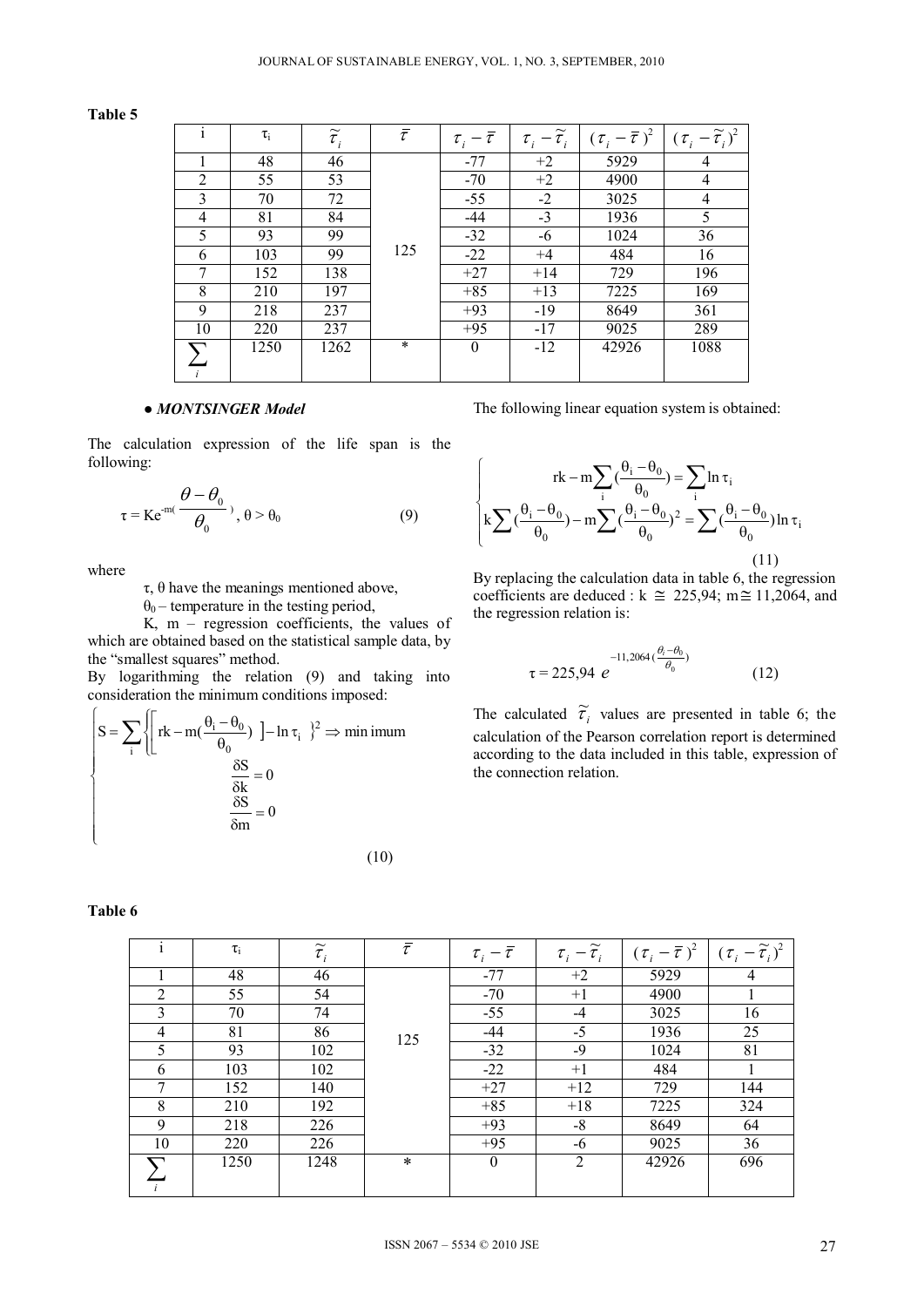According to the relation (8), the correlation coefficient is deduced:

$$
\eta = \sqrt{1 - \frac{696}{42926}} \Rightarrow \eta \equiv 0,002
$$

Also, the same is the case of a cogent correlation between the times obtained in the testing operation and the values resulted from the regression relation.

## *●The DAKIN Model*

The operating time of a product that cannot be repaired is defined by the following relation:

$$
\tau = ae^{-b\theta} \tag{13}
$$
 where

τ, θ – have the meanings mentioned above,

 $a, b - are the regression coefficients, their values$ being set also based on the "smallest squares" method.

Following the same calculation itinerary, the linear equation system is deduced:

$$
\begin{cases}\n\ln a - b \sum_{i} \theta_{i} = \sum_{i} \ln \tau_{i} \\
\ln a \sum_{i} \theta_{i} - b \sum_{i} \theta_{i}^{2} = \sum_{i} \theta_{i} \ln \tau_{i}\n\end{cases}
$$
\n(14)

Table 7 presents the data needed for establishing the regression relation, and table 8 renders the values of the durations calculated based on this relation; the last table offers the possibility of determining the correlation report. They are successively deduced:

$$
a = 16515763; b = 0,16\n\tau = 16515763e^{-0,160}
$$
\n
$$
\eta = 0,991
$$
\n(15)

The value of the correlation report, η has resulted based on the relation (8) and this model offers a high level of exactness of the couples of values  $\tau_i$ , and  $\tilde{\tau}_i$ respectively, of the operation times

# **Table 7**

| $\mathbf{1}$   | $\theta_{\scriptscriptstyle i}$ | $\tau_i$ | $\theta_i^2$ | $\ln \tau_i$ | $\theta_i \ln \tau_i$ |
|----------------|---------------------------------|----------|--------------|--------------|-----------------------|
|                | 80                              | 48       | 6400         | 3,87120      | 309,6908              |
| $\overline{2}$ | 79                              | 55       | 6241         | 4,00733      | 316,57932             |
| 3              | 77                              | 70       | 5929         | 4,24849      | 327,13413             |
| 4              | 76                              | 81       | 5776         | 4,39445      | 333,97814             |
| 5              | 75                              | 93       | 5625         | 4,53260      | 339,94496             |
| 6              | 75                              | 103      | 5625         | 4,63473      | 347,60467             |
| 7              | 73                              | 152      | 5329         | 5,02388      | 366,74328             |
| 8              | 71                              | 210      | 5041         | 5,34711      | 379,64463             |
| 9              | 70                              | 218      | 4900         | 5,38450      | 376,91465             |
| 10             | 70                              | 220      | 4900         | 5,39363      | 377,55393             |
|                | 746                             | 1250     | 55766        | 46,83837     | 3475,79379            |
|                |                                 |          |              |              |                       |

**Table 8** 

| $\mathbf{i}$   | $\tau_i$ | $\widetilde{\tau}_{_i}$ | $\bar{\tau}$ | $\tau_{i} - \overline{\tau}$ | $\tau_i - \widetilde{\tau}_i$ | $(\tau_i - \overline{\tau})^2$ | $(\tau_i - \widetilde{\tau}_i)^2$ |
|----------------|----------|-------------------------|--------------|------------------------------|-------------------------------|--------------------------------|-----------------------------------|
| 1              | 48       | 46                      |              | $-77$                        | $+2$                          | 5929                           | $\overline{4}$                    |
| $\overline{2}$ | 55       | 54                      |              | $-70$                        | $+1$                          | 4900                           |                                   |
| 3              | 70       | 74                      |              | $-55$                        | $-4$                          | 3025                           | 16                                |
| 4              | 81       | 87                      |              | $-44$                        | -6                            | 1936                           | 36                                |
| 5              | 93       | 102                     |              | $-32$                        | $-9$                          | 1024                           | 81                                |
| 6              | 103      | 102                     | 125          | $-22$                        | $+1$                          | 484                            | 1                                 |
| 7              | 152      | 140                     |              | $+27$                        | $+12$                         | 729                            | 144                               |
| 8              | 210      | 192                     |              | $+85$                        | $+18$                         | 7225                           | 324                               |
| 9              | 218      | 226                     |              | $+93$                        | $-8$                          | 8649                           | 64                                |
| 10             | 220      | 226                     |              | $+95$                        | $+6$                          | 9025                           | 36                                |
| $\sum$         | 1250     | 1249                    | $\ast$       | $\boldsymbol{0}$             | 13                            | 42926                          | 717                               |
| $\mathbf{i}$   |          |                         |              |                              |                               |                                |                                   |